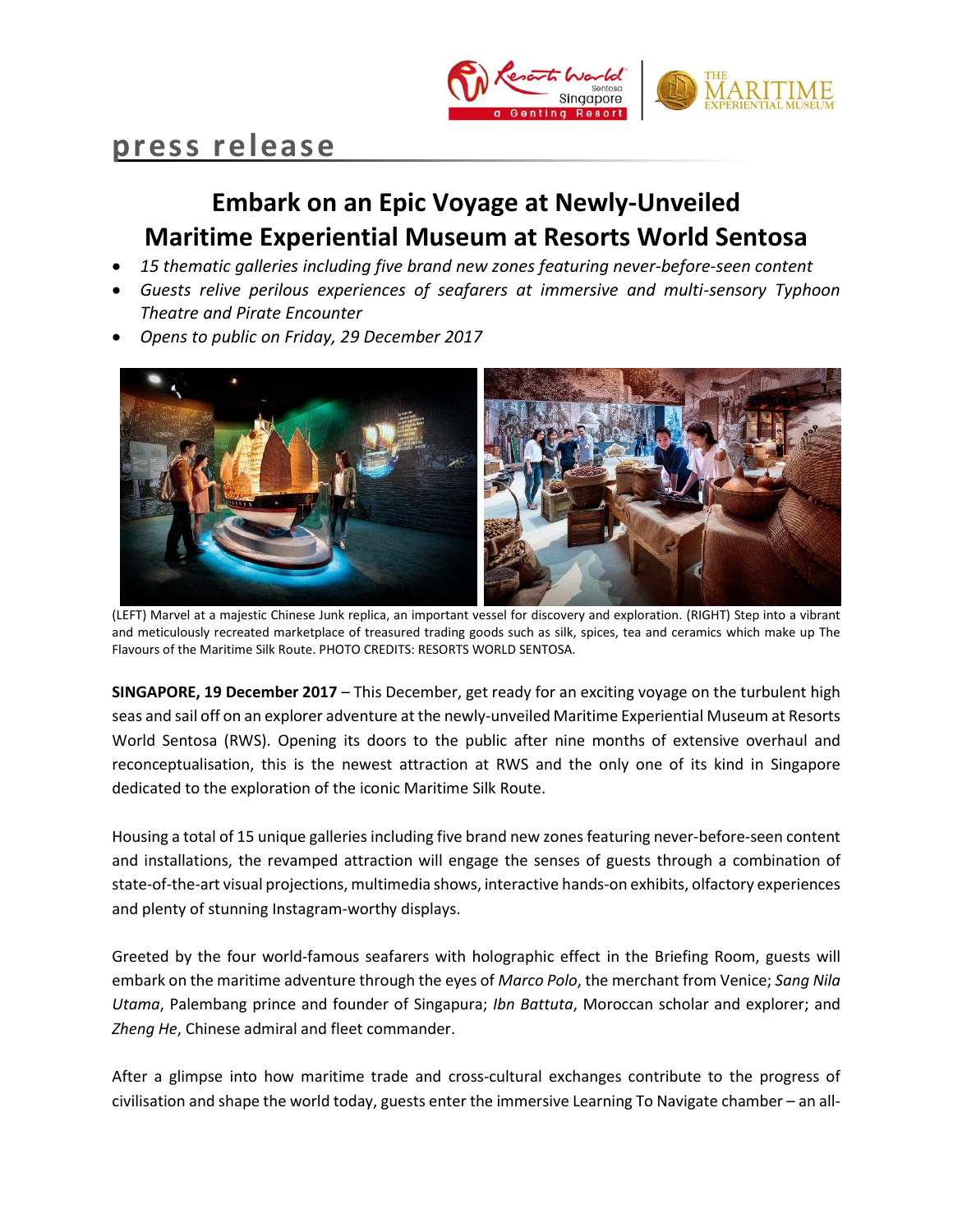new interactive gallery designed like a lower deck of a ship. Guests can try their hand at reading nautical charts, navigate a mariner's compass or learn more about the ancient art of celestial navigation. Replicas and projections of early trading vessels that ply the Maritime Silk Route, such as the Chinese Junk, Javanese Jong and Borobudur Ship, offer awe-inspiring 360-degree views and fascinating details on the construction of these sturdy ships.

Next, a vibrant marketplace at The Flavours of Maritime Silk Route depicts how precious merchandise such as silk, spices and gemstones were so highly sought after that traders were willing to risk their lives for them.

Guests can continue their journey and marvel at the Jewel of Muscat – designed like a 9th century Arabian Dhow – which made a tumultuous 138-day voyage from Oman to Singapore in 2010 using ancient navigational methods with a crew of 15. The immersive Typhoon Theater, a must-see anchor attraction, simulates a sinking ship in a treacherous storm, letting guests face the wrath of the sea before descending into the depths of the ocean.

## **FIVE NEW ZONES:**

## **Learning to Navigate**

The art and science of navigation comes alive here through a collection of informative and hands-on exhibits. Guests can learn key skills such as map reading, navigation and the intricacies of tying mariners' knots – all essential prerequisites to be an explorer of the high seas. Guests can also superimpose a variety of outfits from the past onto themselves at an interactive photo corner, and email these fun photos to themselves as keepsakes.

## **Pirate Encounter**

Guests are thrown into the thick of action as intense drama unfolds onboard a burning ship invaded by pirates. This gallery showcases multi-level decks and uses projection technology to allow guests to relive the perilous journeys of seafarers and make it out alive of this pirate attack.

## **Maritime Coin History**

The limitations of barter trading led to the emergence of money. Discover the myriad of currencies used in the Maritime Silk Route and the intriguing process of coin-making such as the differences between Chinese and European coin production, and understand the evolutionary timeline of this important intermediary in the exchange of goods and services.

## **Ports of Call**

Take a walk through the four bustling ports of Quanzhou, Oman, Calicut and Malacca that link China with the Middle East and Europe, and discover their rich heritage. Through faithfully recreated exhibits which encompass multi-sensory engaging elements, from the smells of spices and perfumes to the beautiful architecture and traditional 14th century settings, guests will be treated to an eye-opening whirlwind tour of these four major cities.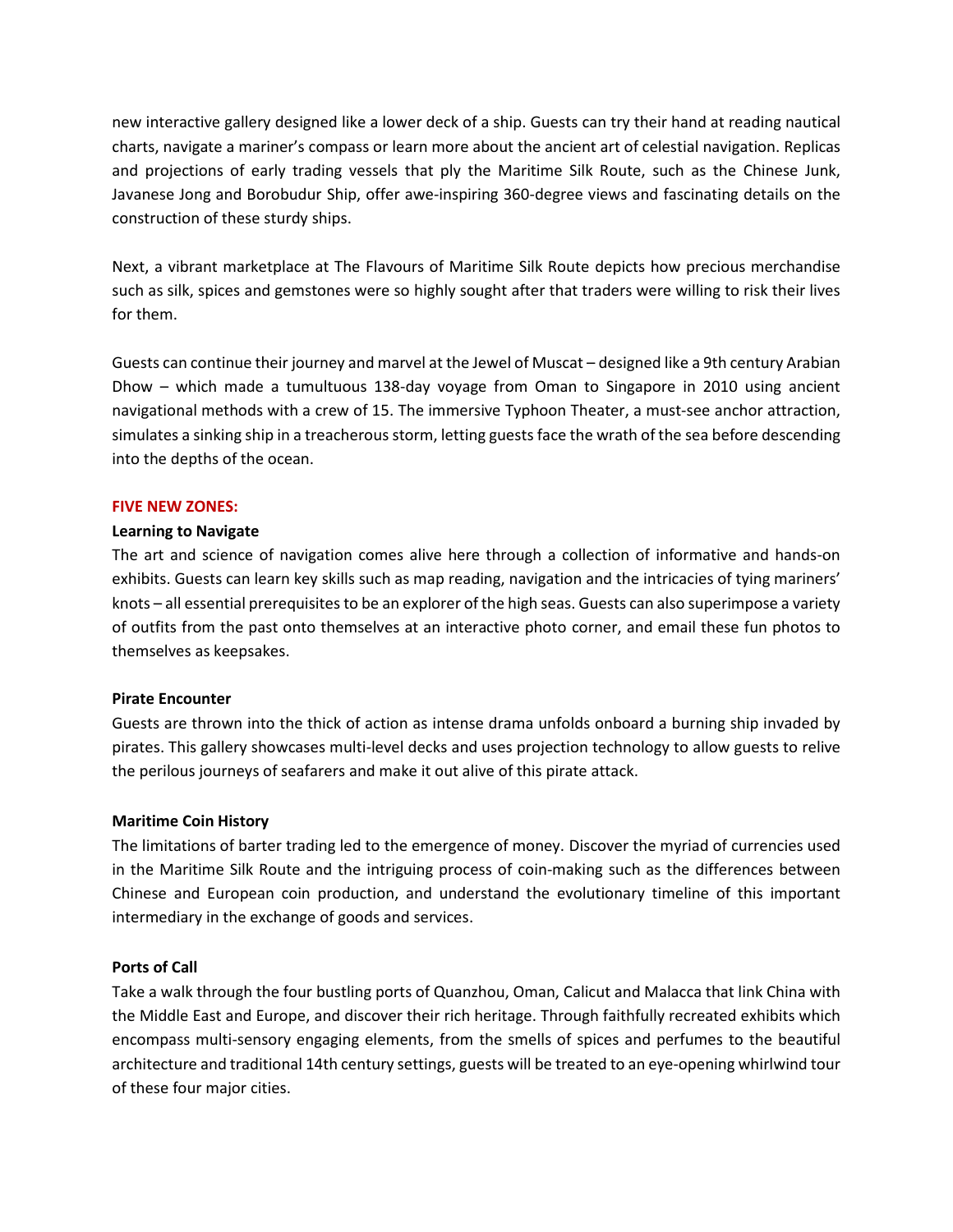## **Singapore Maritime Legacy**

Discover the story of how Singapore came to be the thriving port metropolis that it is now and learn how its strategic trading location in the Maritime Silk Route catapulted its emergence in trade and economy. Relive the rich history through beautifully preserved archive images and videos and understand how the Singapore port has played a significant role in the country's development into a first world economy in one generation.

Mr. Jason Horkin, Senior Vice President of Attractions, Resorts World Sentosa, said: "The Maritime Experiential Museum celebrates man's exploration and conquest of the seas through the eyes of the four renowned seafarers. We invite curious guests and adventure seekers to come explore our maritime heritage, and leave inspired to go explore the world and discover new possibilities. Just as the iconic Maritime Silk Route has fuelled trade and promoted cross-cultural exchanges, modern-day exploration continues to drive business opportunities and propel growth for the region. Our latest attraction, built with all-new immersive and interactive experiences, is sure to delight and engage all in the family."

The Maritime Experiential Museum opens to the public on Friday, 29 December 2017 daily from 10:00am to 7:00pm. Singapore residents enjoy special opening admission rates at S\$9 for an adult one-day ticket (U.P. S\$12) and S\$6 for a child ticket (U.P. S\$8). Senior citizen tickets are available at S\$5 each. Guests can enjoy the Typhoon Theater experience at an additional fee of S\$3 per person.

Singapore residents can also purchase tickets to both the Maritime Experiential Museum and S.E.A. Aquarium at special opening admission rates of S\$39 for one adult (U.P. S\$45) and S\$25 for a child (U.P. S\$33).

Refer to Appendix for photos.

**– END –**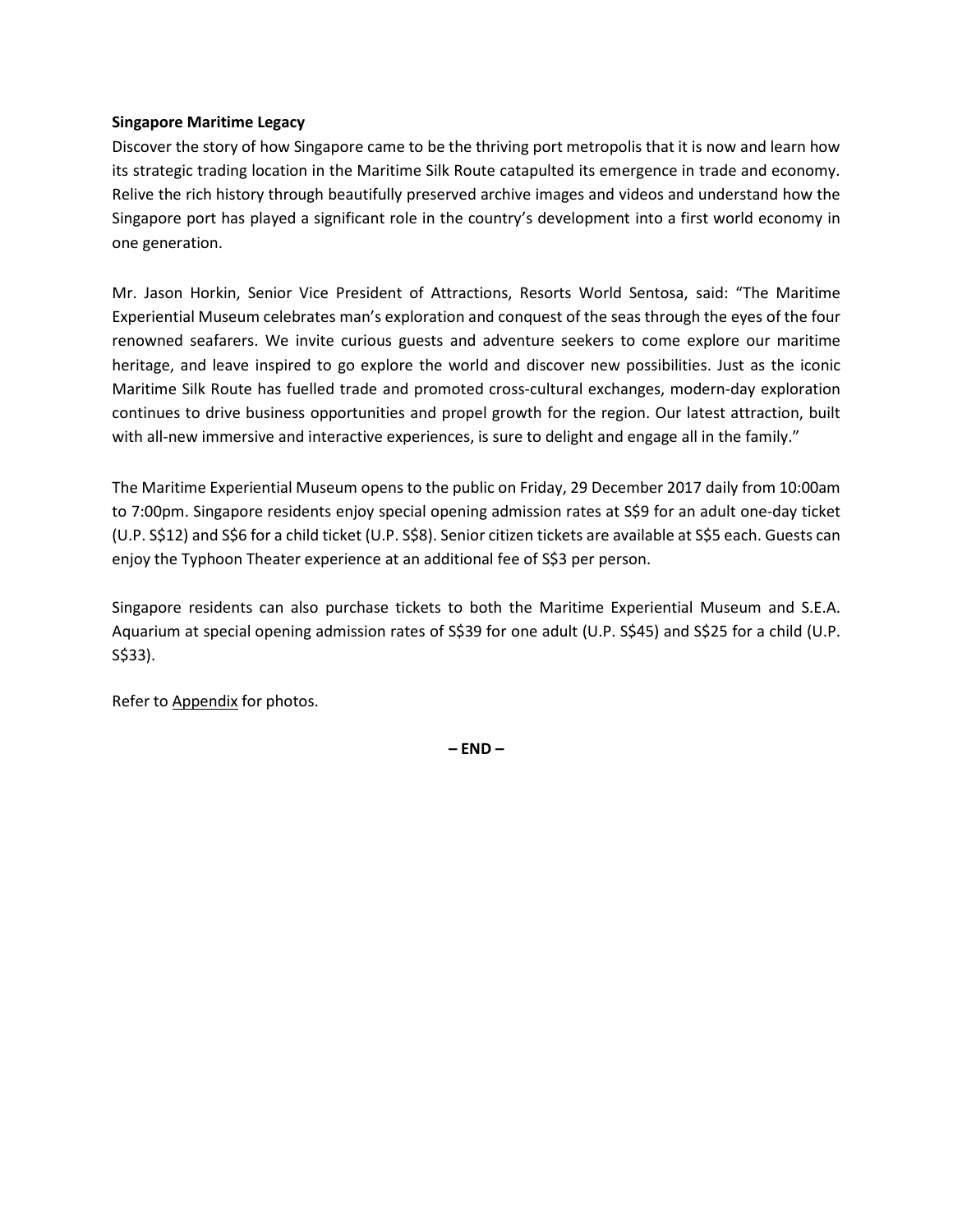#### **ABOUT RESORTS WORLD SENTOSA**

Resorts World Sentosa (RWS), Asia's premium lifestyle destination resort, is located on Singapore's resort island of Sentosa. Spanning 49 hectares, RWS is home to four world-class attractions including Universal Studios Singapore, S.E.A. Aquarium, Dolphin Island and Adventure Cove Waterpark. Other attractions include the Asian flagship of a world-renowned destination spa, a casino, six unique hotels and the Resorts World Convention Centre. With the most number of Michelin stars in one destination, RWS offers award-winning dining experiences at renowned celebrity chef restaurants, establishing itself as a key player in Singapore's vibrant and diverse dining scene. The integrated resort also offers world-class entertainment, from original resident productions to concerts and public shows such as the Crane Dance and the Lake of Dreams. RWS has been named "Best Integrated Resort" since 2011 for seven consecutive years at the TTG Travel Awards which recognises the best of Asia-Pacific's travel industry.

RWS is wholly owned by Genting Singapore, a company of the Genting Group. For more information, please visit [www.rwsentosa.com.](http://www.rwsentosa.com/)

/ResortsWorldatSentosa @rwsentosa [www.rwsentosablog.com](http://www.rwsentosablog.com/) **#RWSMEM**

**MEDIA CONTACTS**

#### **Resorts World Sentosa**

Shaiful Rizal Tel: +65 6577 9761 / +65 9170 2542 E-mail[: shaiful.malek@RWSentosa.com](mailto:loolin.chua@RWSentosa.com)

Audrey Lee Tel: +65 6577 9766 / +65 8198 0047 E-mail[: audrey.sylee@RWSentosa.com](mailto:audrey.sylee@RWSentosa.com) **Ogilvy Public Relations (for Resorts World Sentosa)**

Goh Su Fang Tel: +65 6213 7973 / +65 9118 8315 E-mail: [sufang.goh@ogilvy.com](mailto:sufang.goh@ogilvy.com)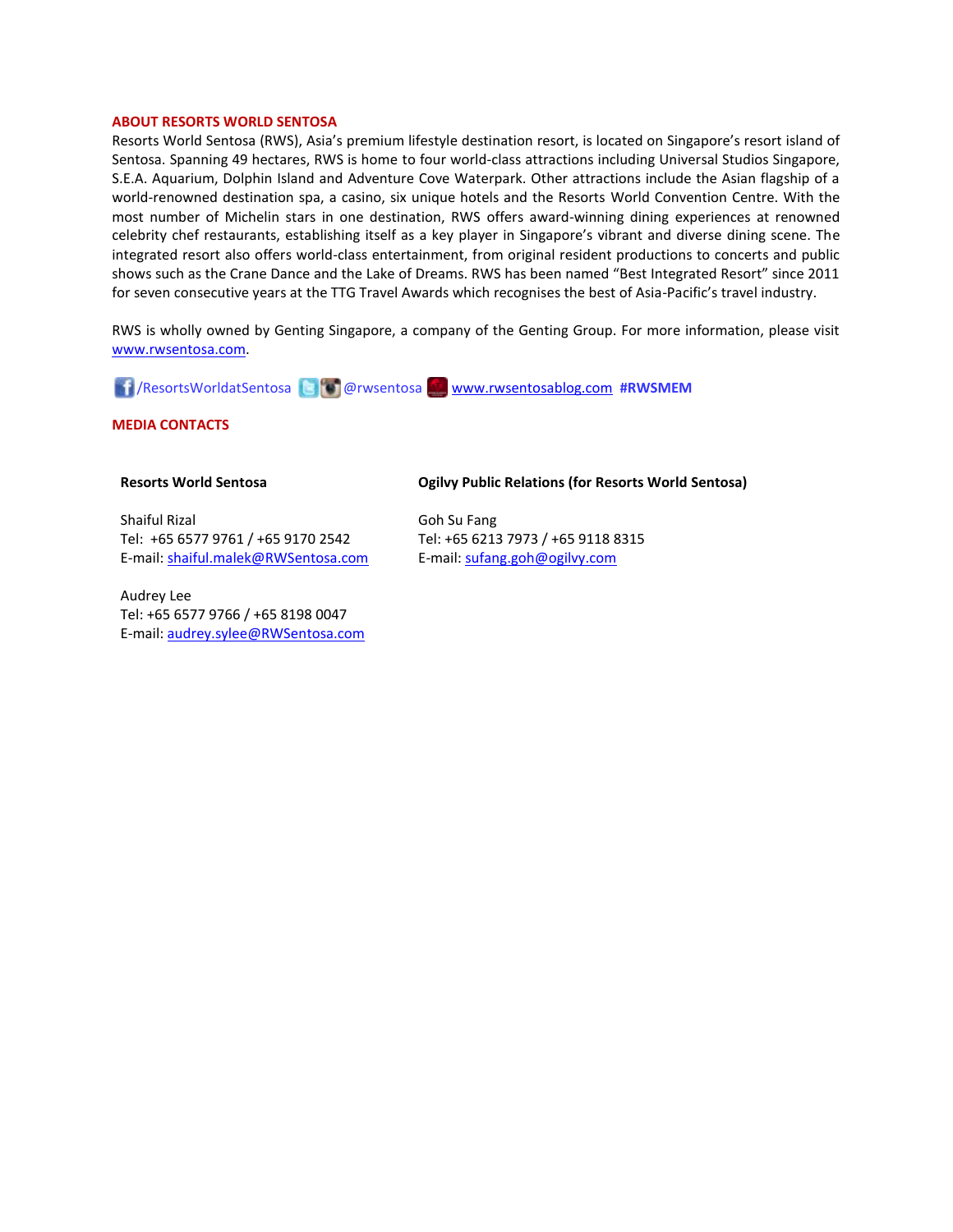## **Appendix: Photos of The Maritime Experiential Museum**

#### **Note to Editors**

- 1. Photos and videos can be downloaded from <https://app.box.com/v/TheMEM>
- 2. All photos are to be attributed to **Resorts World Sentosa**





#### **MEET THE EXPLORERS**

The voyage of exploration starts here with a welcome by the four great explorers – Marco Polo, Sang Nila Utama, Ibn Battuta and Zheng He who will regale guests with tales of their adventure and conquests.

### **LEARNING TO NAVIGATE**

This brand new interactive gallery allows guests to understand the art and science of navigation by getting hands on with the different types of navigation tools and observing how knots and ropework literally hold a ship together.



## **PIRATE ENCOUNTER**

Attacks by pirates are as dangerous as stormy weather in the open oceans. Guests will be taken through a shadowy multi-deck walkway and survive a pirate invasion on a burning ship in this brand new multi-sensory encounter.